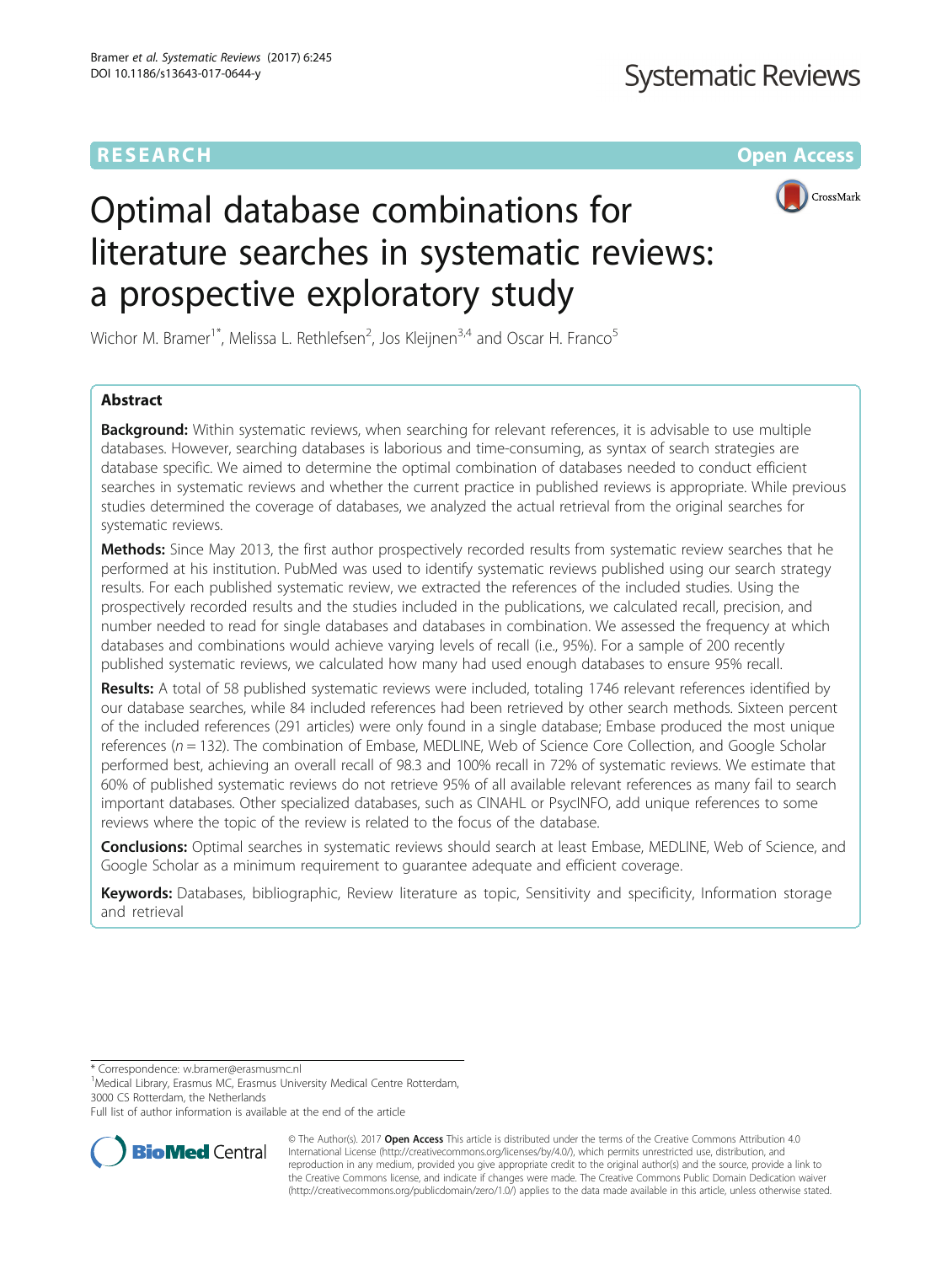# Background

Investigators and information specialists searching for relevant references for a systematic review (SR) are generally advised to search multiple databases and to use additional methods to be able to adequately identify all literature related to the topic of interest [\[1](#page-10-0)–[6\]](#page-10-0). The Cochrane Handbook, for example, recommends the use of at least MEDLINE and Cochrane Central and, when available, Embase for identifying reports of randomized controlled trials [[7\]](#page-10-0). There are disadvantages to using multiple databases. It is laborious for searchers to translate a search strategy into multiple interfaces and search syntaxes, as field codes and proximity operators differ between interfaces. Differences in thesaurus terms between databases add another significant burden for translation. Furthermore, it is time-consuming for reviewers who have to screen more, and likely irrelevant, titles and abstracts. Lastly, access to databases is often limited and only available on subscription basis.

Previous studies have investigated the added value of different databases on different topics [\[8](#page-10-0)–[15\]](#page-10-0). Some concluded that searching only one database can be sufficient as searching other databases has no effect on the outcome [[16](#page-10-0), [17](#page-10-0)]. Nevertheless others have concluded that a single database is not sufficient to retrieve all references for systematic reviews [\[18](#page-10-0), [19](#page-10-0)]. Most articles on this topic draw their conclusions based on the coverage of databases [[14\]](#page-10-0). A recent paper tried to find an acceptable number needed to read for adding an additional database; sadly, however, no true conclusion could be drawn [[20](#page-11-0)]. However, whether an article is present in a database may not translate to being found by a search in that database. Because of this major limitation, the question of which databases are necessary to retrieve all relevant references for a systematic review remains unanswered. Therefore, we research the probability that single or various combinations of databases retrieve the most relevant references in a systematic review by studying actual retrieval in various databases.

The aim of our research is to determine the combination of databases needed for systematic review searches to provide efficient results (i.e., to minimize the burden for the investigators without reducing the validity of the research by missing relevant references). A secondary aim is to investigate the current practice of databases searched for published reviews. Are included references being missed because the review authors failed to search a certain database?

# Methods

#### Development of search strategies

At Erasmus MC, search strategies for systematic reviews are often designed via a librarian-mediated search service. The information specialists of Erasmus MC developed an efficient method that helps them perform searches in many databases in a much shorter time than other methods. This method of literature searching and a pragmatic evaluation thereof are published in separate journal articles [\[21](#page-11-0), [22](#page-11-0)]. In short, the method consists of an efficient way to combine thesaurus terms and title/ abstract terms into a single line search strategy. This search is then optimized. Articles that are indexed with a set of identified thesaurus terms, but do not contain the current search terms in title or abstract, are screened to discover potential new terms. New candidate terms are added to the basic search and evaluated. Once optimal recall is achieved, macros are used to translate the search syntaxes between databases, though manual adaptation of the thesaurus terms is still necessary.

Review projects at Erasmus MC cover a wide range of medical topics, from therapeutic effectiveness and diagnostic accuracy to ethics and public health. In general, searches are developed in MEDLINE in Ovid (Ovid MEDLINE® In-Process & Other Non-Indexed Citations, Ovid MEDLINE® Daily and Ovid MEDLINE®, from 1946); [Embase.com](http://embase.com) (searching both Embase and MEDLINE records, with full coverage including Embase Classic); the Cochrane Central Register of Controlled Trials (CENTRAL) via the Wiley Interface; Web of Science Core Collection (hereafter called Web of Science); PubMed restricting to records in the subset "as supplied by publisher" to find references that not yet indexed in MEDLINE (using the syntax publisher [sb]); and Google Scholar. In general, we use the first 200 references as sorted in the relevance ranking of Google Scholar. When the number of references from other databases was low, we expected the total number of potential relevant references to be low. In this case, the number of hits from Google Scholar was limited to 100. When the overall number of hits was low, we additionally searched Scopus, and when appropriate for the topic, we included CINAHL (EBSCOhost), PsycINFO (Ovid), and SportDiscus (EBSCOhost) in our search.

Beginning in May 2013, the number of records retrieved from each search for each database was recorded at the moment of searching. The complete results from all databases used for each of the systematic reviews were imported into a unique EndNote library upon search completion and saved without deduplication for this research. The researchers that requested the search received a deduplicated EndNote file from which they selected the references relevant for inclusion in their systematic review. All searches in this study were developed and executed by W.M.B.

#### Determining relevant references of published reviews

We searched PubMed in July 2016 for all reviews published since 2014 where first authors were affiliated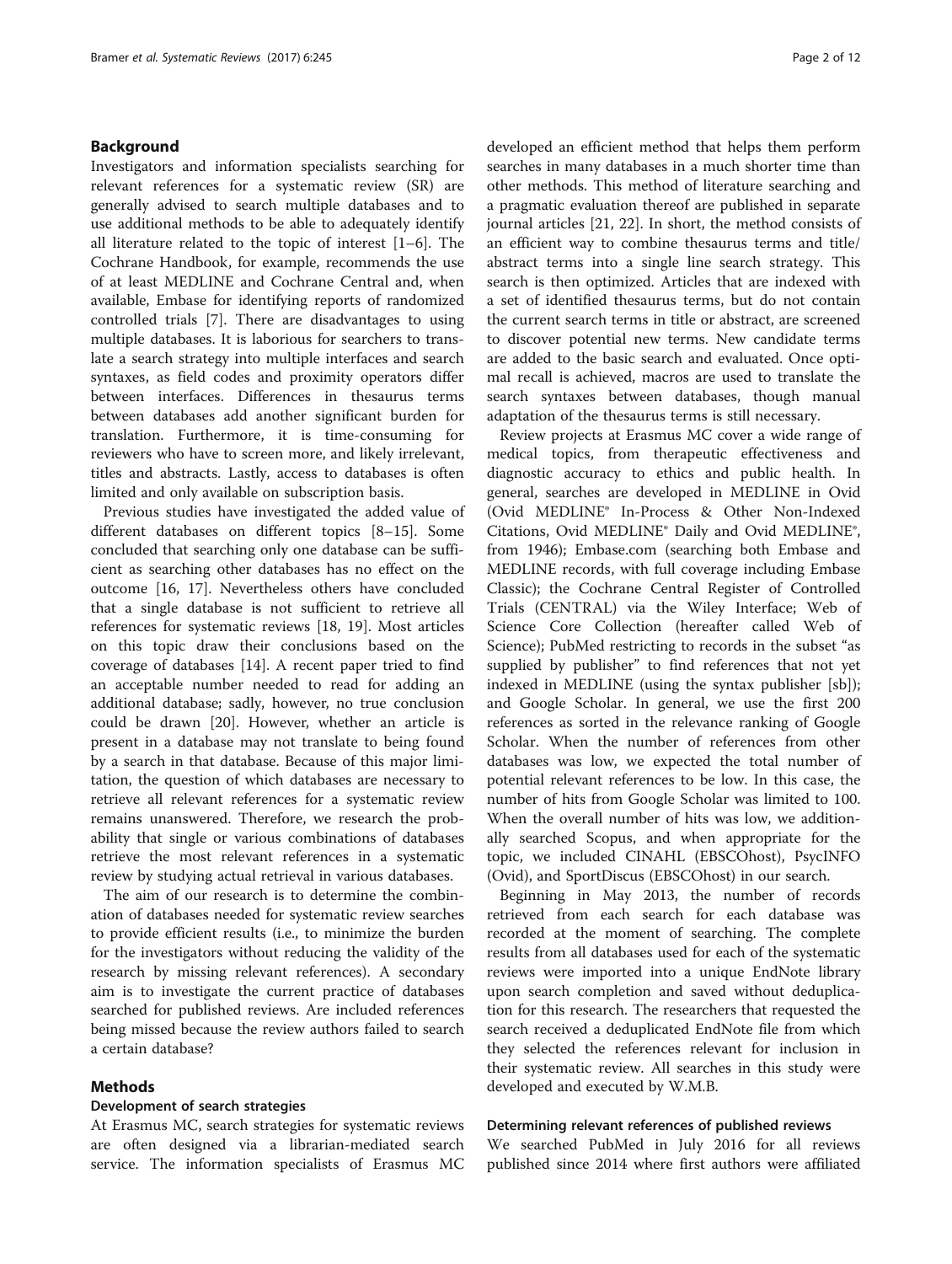to Erasmus MC, Rotterdam, the Netherlands, and matched those with search registrations performed by the medical library of Erasmus MC. This search was used in earlier research [[21\]](#page-11-0). Published reviews were included if the search strategies and results had been documented at the time of the last update and if, at minimum, the databases Embase, MEDLINE, Cochrane CENTRAL, Web of Science, and Google Scholar had been used in the review. From the published journal article, we extracted the list of final included references. We documented the department of the first author. To categorize the types of patient/population and intervention, we identified broad MeSH terms relating to the most important disease and intervention discussed in the article. We copied from the MeSH tree the top MeSH term directly below the disease category or, in to case of the intervention, directly below the therapeutics MeSH term. We selected the domain from a pre-defined set of broad domains, including therapy, etiology, epidemiology, diagnosis, management, and prognosis. Lastly, we checked whether the reviews described limiting their included references to a particular study design.

To identify whether our searches had found the included references, and if so, from which database(s) that citation was retrieved, each included reference was located in the original corresponding EndNote library using the first author name combined with the publication year as a search term for each specific relevant publication. If this resulted in extraneous results, the search was subsequently limited using a distinct part of the title or a second author name. Based on the record numbers of the search results in EndNote, we determined from which database these references came. If an included reference was not found in the EndNote file, we presumed the authors used an alternative method of identifying the reference (e.g., examining cited references, contacting prominent authors, or searching gray literature), and we did not include it in our analysis.

#### Data analysis

We determined the databases that contributed most to the reviews by the number of unique references retrieved by each database used in the reviews. Unique references were included articles that had been found by only one database search. Those databases that contributed the most unique included references were then considered candidate databases to determine the most optimal combination of databases in the further analyses.

In Excel, we calculated the performance of each individual database and various combinations. Performance was measured using recall, precision, and number needed to read. See Table 1 for definitions of these measures. These values were calculated both for all reviews combined and per individual review.

Table 1 Definitions of general measures of performance in searches

| Recall                | #included references retrieved by a database/combination<br>#included references retrieved by all databases<br>#included references retrieved by a database/combination<br>#total references retrieved by those database(s) |  |  |  |  |
|-----------------------|-----------------------------------------------------------------------------------------------------------------------------------------------------------------------------------------------------------------------------|--|--|--|--|
| Precision             |                                                                                                                                                                                                                             |  |  |  |  |
| Number Needed to Read | #total references retrieved by a database/combination<br>#included references retrieved by those database(s)                                                                                                                |  |  |  |  |

Performance of a search can be expressed in different ways. Depending on the goal of the search, different measures may be optimized. In the case of a clinical question, precision is most important, as a practicing clinician does not have a lot of time to read through many articles in a clinical setting. When searching for a systematic review, recall is the most important aspect, as the researcher does not want to miss any relevant references. As our research is performed on systematic reviews, the main performance measure is recall.

We identified all included references that were uniquely identified by a single database. For the databases that retrieved the most unique included references, we calculated the number of references retrieved (after deduplication) and the number of included references that had been retrieved by all possible combinations of these databases, in total and per review. For all individual reviews, we determined the median recall, the minimum recall, and the percentage of reviews for which each single database or combination retrieved 100% recall.

For each review that we investigated, we determined what the recall was for all possible different database combinations of the most important databases. Based on these, we determined the percentage of reviews where that database combination had achieved 100% recall, more than 95%, more than 90%, and more than 80%. Based on the number of results per database both before and after deduplication as recorded at the time of searching, we calculated the ratio between the total number of results and the number of results for each database and combination.

Improvement of precision was calculated as the ratio between the original precision from the searches in all databases and the precision for each database and combination.

To compare our practice of database usage in systematic reviews against current practice as evidenced in the literature, we analyzed a set of 200 recent systematic reviews from PubMed. On 5 January 2017, we searched PubMed for articles with the phrase "systematic review" in the title. Starting with the most recent articles, we determined the databases searched either from the abstract or from the full text until we had data for 200 reviews. For the individual databases and combinations that were used in those reviews, we multiplied the frequency of occurrence in that set of 200 with the probability that the database or combination would lead to an acceptable recall (which we defined at 95%) that we had measured in our own data.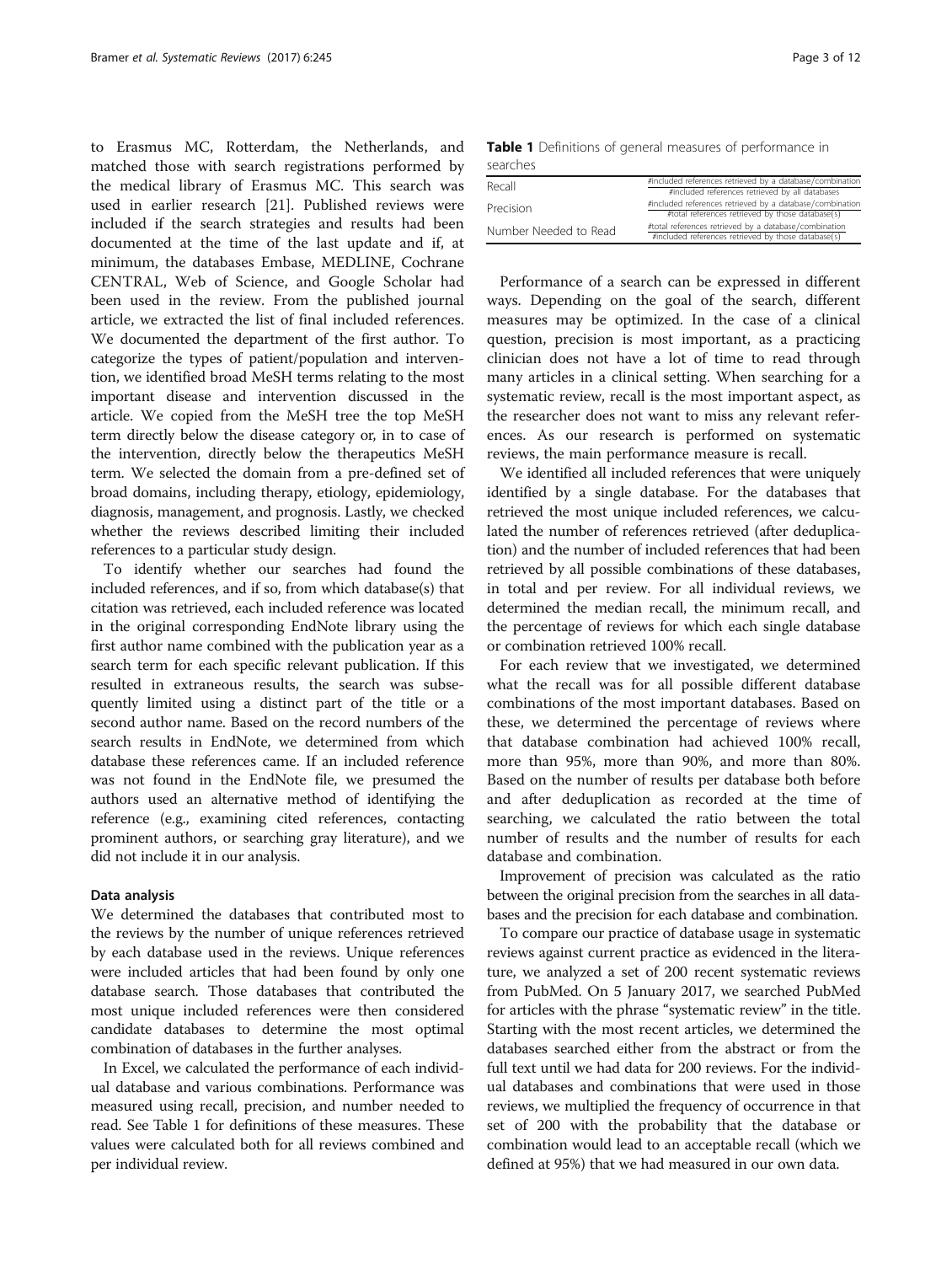# Results

Our earlier research had resulted in 206 systematic reviews published between 2014 and July 2016, in which the first author was affiliated with Erasmus MC [\[21\]](#page-11-0). In 73 of these, the searches and results had been documented by the first author of this article at the time of the last search. Of those, 15 could not be included in this research, since they had not searched all databases we investigated here. Therefore, for this research, a total of 58 systematic reviews were analyzed. The references to these reviews can be found in Additional file [1](#page-10-0). An overview of the broad topical categories covered in these reviews is given in Table 2. Many of the reviews were initiated by members of the departments of surgery and epidemiology. The reviews covered a wide variety of disease, none of which was present in more than 12% of the reviews. The interventions were mostly from the chemicals and drugs category, or surgical procedures. Over a third of the reviews were therapeutic, while slightly under a quarter answered an

Table 2 Description of topics of included references (only values above 5% are shown)

| Department ( $N = 55$ )                      |          |
|----------------------------------------------|----------|
| Surgery                                      | 13 (24%) |
| Epidemiology                                 | 10 (18%) |
| Internal medicine                            | 3(5%)    |
| Orthopedics                                  | 3(5%)    |
| Patient $(N = 52)$                           |          |
| Neoplasms                                    | 6 (12%)  |
| Wounds and injuries                          | 6 (12%)  |
| Musculoskeletal diseases                     | 5(10%)   |
| Cardiovascular diseases                      | 5(10%)   |
| Nutritional and metabolic diseases           | 5(10%)   |
| Intervention $(N = 31)$                      |          |
| Chemicals and drugs category                 | 12 (39%) |
| Surgical procedures, operative               | 8 (26%)  |
| Food and beverages                           | 2(6%)    |
| <b>Biological factors</b>                    | 2(6%)    |
| Domain $(N = 54)$                            |          |
| Therapy                                      | 19 (35%) |
| Etiology                                     | 13 (24%) |
| Epidemiology                                 | 6 (11%)  |
| Diagnosis                                    | 6 (11%)  |
| Management                                   | 5(9%)    |
| Prognosis                                    | 5 (9%)   |
| Study types $(N = 58)$                       |          |
| No limits mentioned                          | 48 (83%) |
| <b>RCTs</b>                                  | 5 (9%)   |
| RCTs and cohort studies/case control studies | 5 (9%)   |

etiological question. Most reviews did not limit to certain study designs, 9% limited to RCTs only, and another 9% limited to other study types.

Together, these reviews included a total of 1830 references. Of these, 84 references (4.6%) had not been retrieved by our database searches and were not included in our analysis, leaving in total 1746 references. In our analyses, we combined the results from MEDLINE in Ovid and PubMed (the subset as supplied by publisher) into one database labeled MEDLINE.

#### Unique references per database

A total of 292 (17%) references were found by only one database. Table [3](#page-4-0) displays the number of unique results retrieved for each single database. Embase retrieved the most unique included references, followed by MEDLINE, Web of Science, and Google Scholar. Cochrane CENTRAL is absent from the table, as for the five reviews limited to randomized trials, it did not add any unique included references. Subject-specific databases such as CINAHL, PsycINFO, and SportDiscus only retrieved additional included references when the topic of the review was directly related to their special content, respectively nursing, psychiatry, and sports medicine.

## Overall performance

The four databases that had retrieved the most unique references (Embase, MEDLINE, Web of Science, and Google Scholar) were investigated individually and in all possible combinations (see Table [4](#page-4-0)). Of the individual databases, Embase had the highest overall recall (85.9%). Of the combinations of two databases, Embase and MEDLINE had the best results (92.8%). Embase and MEDLINE combined with either Google Scholar or Web of Science scored similarly well on overall recall (95.9%). However, the combination with Google Scholar had a higher precision and higher median recall, a higher minimum recall, and a higher proportion of reviews that retrieved all included references. Using both Web of Science and Google Scholar in addition to MEDLINE and Embase increased the overall recall to 98.3%. The higher recall from adding extra databases came at a cost in number needed to read (NNR). Searching only Embase produced an NNR of 57 on average, whereas, for the optimal combination of four databases, the NNR was 73.

## Probability of appropriate recall

We calculated the recall for individual databases and databases in all possible combination for all reviews included in the research. Figure [1](#page-5-0) shows the percentages of reviews where a certain database combination led to a certain recall. For example, in 48% of all systematic reviews, the combination of Embase and MEDLINE (with or without Cochrane CENTRAL; Cochrane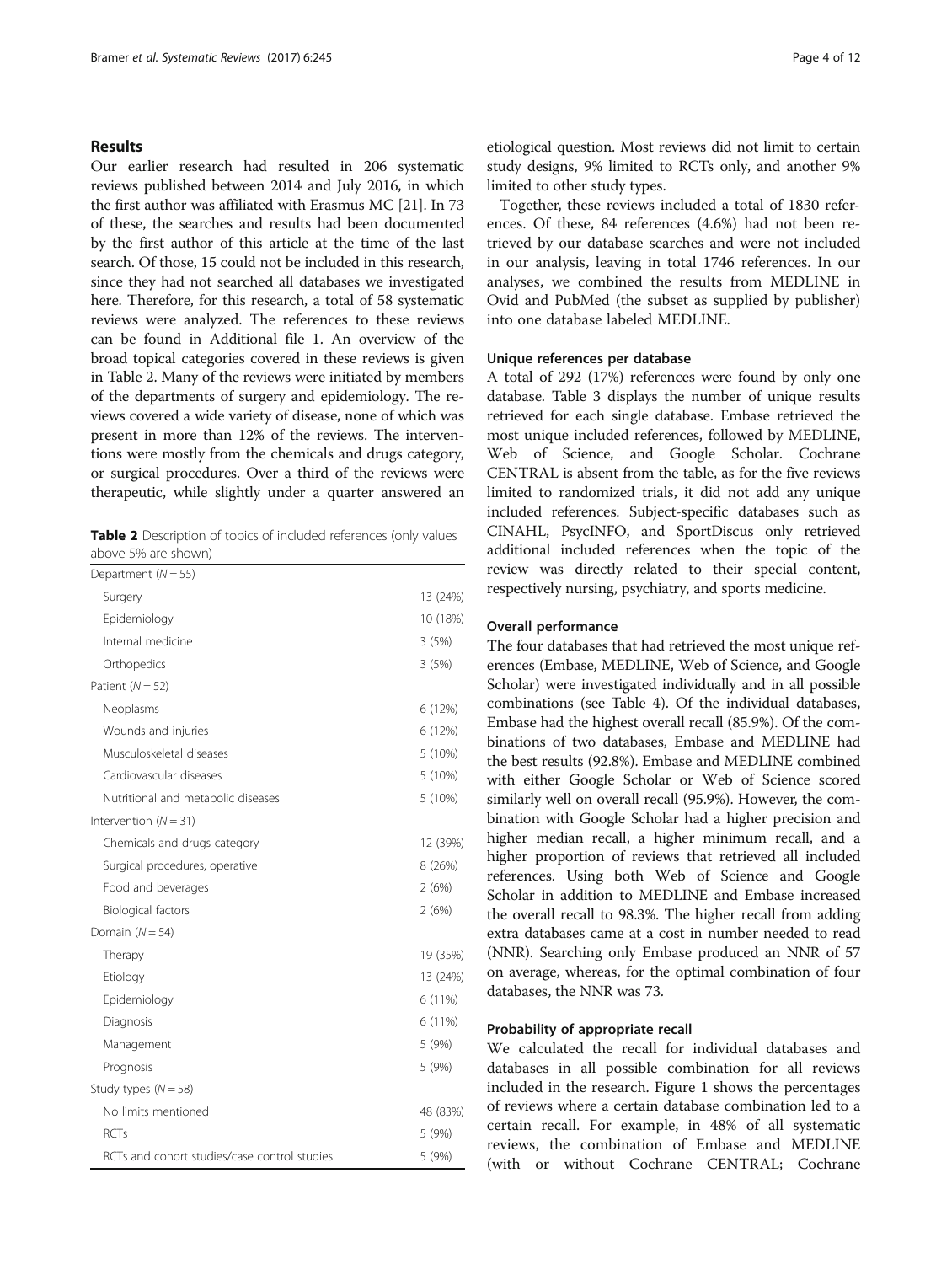| Database       | Number of reviews that used the database | Number of reviews with unique references | Number of unique references |
|----------------|------------------------------------------|------------------------------------------|-----------------------------|
| Embase         | 58                                       | 29 (50%)                                 | 132 (45%)                   |
| <b>MEDLINE</b> | 58                                       | 27 (47%)                                 | 69 (24%)                    |
| Web of Science | 58                                       | 19 (33%)                                 | 37 (13%)                    |
| Google Scholar | 58                                       | 24 (41%)                                 | 37 (13%)                    |
| <b>CINAHL</b>  | 18                                       | 1(6%)                                    | 6(2%)                       |
| Scopus         | 24                                       | 3(13%)                                   | 5(2%)                       |
| PsycINFO       | $\vert$ 1                                | 1(9%)                                    | 2(1%)                       |
| SportDiscus    |                                          | $2(100\%)$                               | 3(1%)                       |

<span id="page-4-0"></span>Table 3 Number of unique included references by each specific database

CENTRAL did not add unique relevant references) reaches a recall of at least 95%. In 72% of studied systematic reviews, the combination of Embase, MEDLINE, Web of Science, and Google Scholar retrieved all included references. In the top bar, we present the results of the complete database searches relative to the total number of included references. This shows that many database searches missed relevant references.

# Differences between domains of reviews

We analyzed whether the added value of Web of Science and Google Scholar was dependent of the domain of the review. For 55 reviews, we determined the domain. See Fig. [2](#page-5-0) for the comparison of the recall of Embase, MED-LINE, and Cochrane CENTRAL per review for all identified domains. For all but one domain, the traditional combination of Embase, MEDLINE, and Cochrane CENTRAL did not retrieve enough included references. For four out of five systematic reviews that limited to randomized controlled trials (RCTs) only, the traditional combination retrieved 100% of all included references. However, for one review of this domain, the recall was 82%. Of the 11 references included in this review, one was found only in Google Scholar and one only in Web of Science.

# Reduction in number of results

We calculated the ratio between the number of results found when searching all databases, including databases not included in our analyses, such as Scopus, PsycINFO, and CINAHL, and the number of results found

**Table 4** Performance of several databases and database combinations in terms of sensitivity and precision

|                      | # results | # includes<br>$(N = 1746)$ | Overall<br>recall <sup>a</sup> | Median<br>recall <sup>b</sup> | Minimum<br>recall <sup>c</sup> | Percentage 100%<br>recall <sup>d</sup> | Precision <sup>e</sup> | Number needed<br>to read <sup>f</sup> |
|----------------------|-----------|----------------------------|--------------------------------|-------------------------------|--------------------------------|----------------------------------------|------------------------|---------------------------------------|
| Embase (EM)          | 85,521    | 1500                       | 85.9%                          | 87.3%                         | 45.8%                          | 13.8%                                  | 1.8%                   | 57                                    |
| MEDLINE (ML)         | 56,340    | 1375                       | 78.8%                          | 82.9%                         | 50.0%                          | 8.6%                                   | 2.4%                   | 41                                    |
| Web of Science (WoS) | 48,561    | 1189                       | 68.1%                          | 72.5%                         | 13.2%                          | 6.9%                                   | 2.4%                   | 41                                    |
| Google Scholar (GS)  | 10,342    | 601                        | 34.4%                          | 38.0%                         | 8.3%                           | 5.2%                                   | 5.8%                   | 17                                    |
| EM-ML                | 100,444   | 1621                       | 92.8%                          | 94.6%                         | 66.7%                          | 24.1%                                  | 1.6%                   | 62                                    |
| EM-WoS               | 104,444   | 1585                       | 90.8%                          | 93.8%                         | 57.9%                          | 27.6%                                  | 1.5%                   | 66                                    |
| EM-GS                | 91,411    | 1570                       | 89.9%                          | 93.3%                         | 65.8%                          | 25.9%                                  | 1.7%                   | 58                                    |
| ML-WoS               | 75,263    | 1481                       | 84.8%                          | 87.1%                         | 60.0%                          | 15.5%                                  | 2.0%                   | 51                                    |
| ML-GS                | 62,230    | 1459                       | 83.6%                          | 89.8%                         | 63.2%                          | 15.5%                                  | 2.3%                   | 43                                    |
| WoS-GS               | 54,451    | 1320                       | 75.6%                          | 85.7%                         | 23.7%                          | 13.8%                                  | 2.4%                   | 41                                    |
| EM-ML-GS             | 106,334   | 1674                       | 95.9%                          | 97.4%                         | 78.9%                          | 41.4%                                  | 1.6%                   | 64                                    |
| EM-ML-WoS            | 119,367   | 1674                       | 95.9%                          | 97.1%                         | 71.1%                          | 37.9%                                  | 1.4%                   | 70                                    |
| EM-WoS-GS            | 110,334   | 1638                       | 93.8%                          | 98.1%                         | 65.8%                          | 44.8%                                  | 1.5%                   | 67                                    |
| ML-WoS-GS            | 81,153    | 1528                       | 87.5%                          | 92.6%                         | 70.0%                          | 29.3%                                  | 1.9%                   | 53                                    |
| EM-ML-GS-WoS         | 125,257   | 1716                       | 98.3%                          | 100.0%                        | 78.9%                          | 74.1%                                  | 1.4%                   | 73                                    |

<sup>a</sup>Overall recall: The total number of included references retrieved by the databases divided by the total number of included references retrieved by all databases<br>PModian recall: The modian value of recall per review. bMedian recall: The median value of recall per review

<sup>c</sup>Minimum recall: The lowest value of recall per review

<sup>d</sup>Percentage 100% recall: The percentage of reviews for which the database combination retrieved all included references

ePrecision: The number of included references divided by the total number of references retrieved

f Number Needed to Read: The total number of references retrieved divided by the number of included references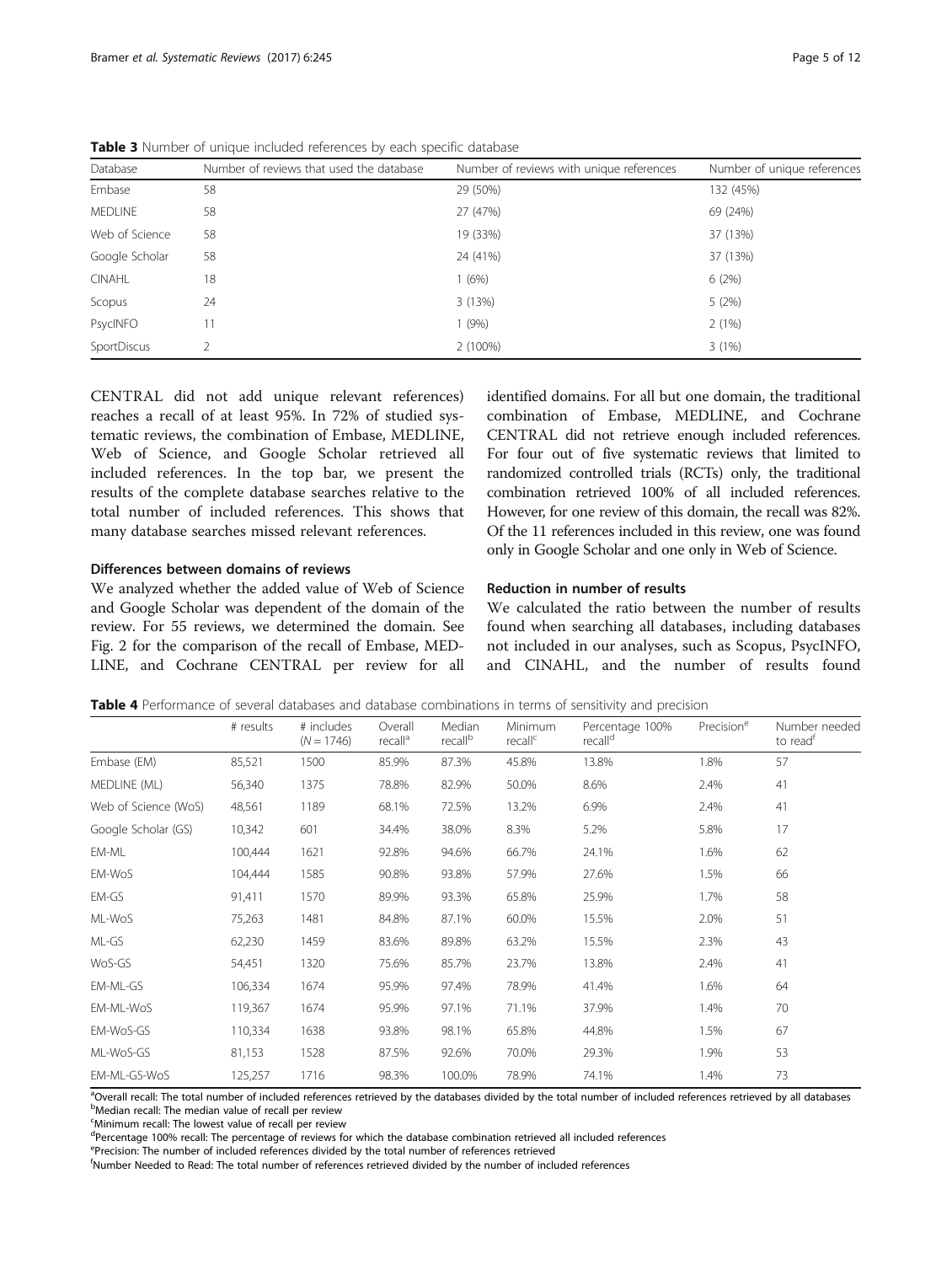<span id="page-5-0"></span>

searching a selection of databases. See Fig. [3](#page-6-0) for the legend of the plots in Figs. [4](#page-6-0) and [5](#page-7-0). Figure [4](#page-6-0) shows the distribution of this value for individual reviews. The database combinations with the highest recall did not reduce the total number of results by large margins. Moreover, in combinations where the number of results was greatly reduced, the recall of included references was lower.

# Improvement of precision

To determine how searching multiple databases affected precision, we calculated for each combination the ratio

between the original precision, observed when all databases were searched, and the precision calculated for different database combinations. Figure [5](#page-7-0) shows the improvement of precision for 15 databases and database combinations. Because precision is defined as the number of relevant references divided by the number of total results, we see a strong correlation with the total number of results.

# Status of current practice of database selection

From a set of 200 recent SRs identified via PubMed, we analyzed the databases that had been searched. Almost

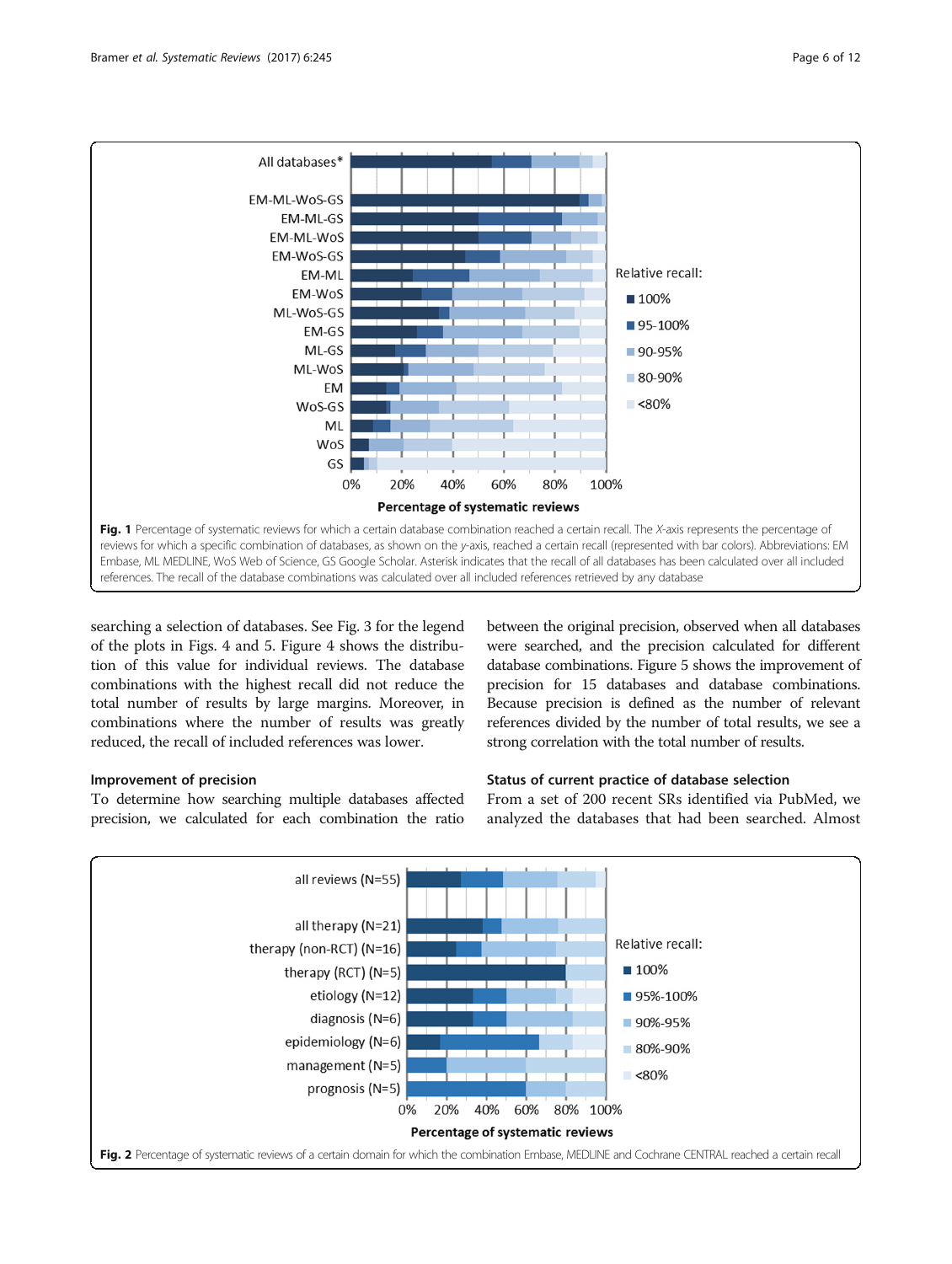<span id="page-6-0"></span>

all reviews (97%) reported a search in MEDLINE. Other databases that we identified as essential for good recall were searched much less frequently; Embase was searched in 61% and Web of Science in 35%, and Google Scholar was only used in 10% of all reviews. For all individual databases or combinations of the four important databases from our research (MEDLINE, Embase, Web of Science, and Google Scholar), we multiplied the frequency of occurrence of that combination in the random set, with the probability we found in our research that this combination would lead to an acceptable recall of 95%. The calculation is shown in Table [5.](#page-7-0) For example, around a third of the reviews (37%) relied on the combination of MEDLINE and Embase. Based on our findings, this combination achieves acceptable recall about half the time (47%). This implies that 17% of the reviews in the PubMed sample would have achieved an acceptable recall of 95%. The sum of all these values is the total probability of acceptable recall in the random sample. Based on these calculations, we estimate that the probability that this random set of reviews retrieved more than 95% of all possible included references was 40%. Using similar calculations, also shown in Table [5](#page-7-0), we estimated the probability that 100% of relevant references were retrieved is 23%.

# **Discussion**

Our study shows that, to reach maximum recall, searches in systematic reviews ought to include a combination of databases. To ensure adequate performance in searches (i.e., recall, precision, and number needed to read), we find that literature searches for a systematic review should, at minimum, be performed in the combination of the following four databases: Embase, MEDLINE (including Epub ahead of print), Web of Science Core Collection, and Google Scholar. Using that combination, 93% of the systematic reviews in our study obtained levels of recall that could be considered acceptable (> 95%). Unique results from specialized databases that closely match systematic review topics, such as PsycINFO for reviews in the fields of behavioral sciences and mental health or CINAHL for reviews on the topics of nursing or allied health, indicate that specialized databases should be used additionally when appropriate.

We find that Embase is critical for acceptable recall in a review and should always be searched for medically oriented systematic reviews. However, Embase is only accessible via a paid subscription, which generally makes it challenging for review teams not affiliated with academic medical centers to access. The highest scoring database combination without Embase is a combination

![](_page_6_Figure_7.jpeg)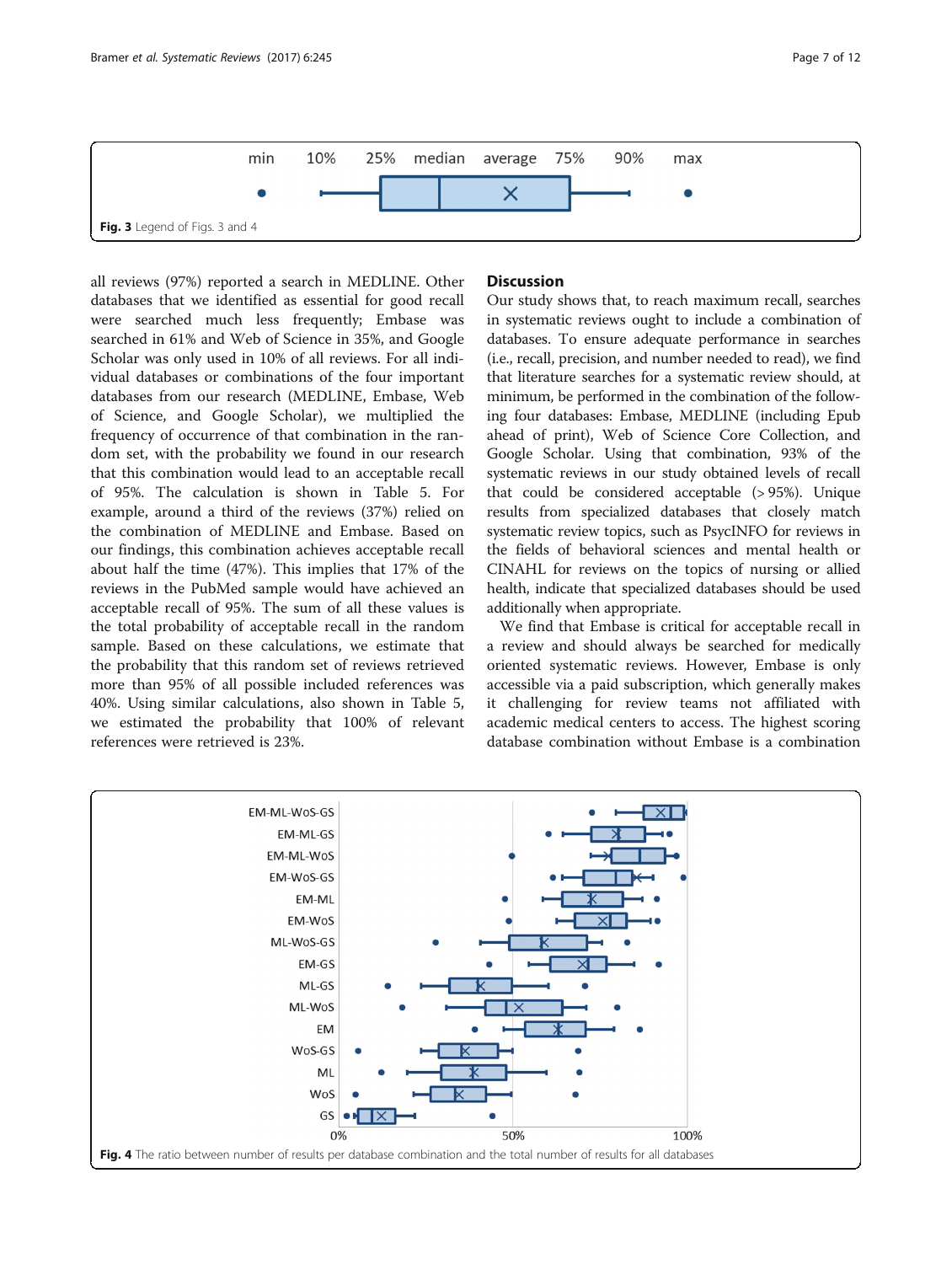<span id="page-7-0"></span>![](_page_7_Figure_2.jpeg)

of MEDLINE, Web of Science, and Google Scholar, but that reaches satisfactory recall for only 39% of all investigated systematic reviews, while still requiring a paid subscription to Web of Science. Of the five reviews that included only RCTs, four reached 100% recall if MEDLINE, Web of Science, and Google Scholar combined were complemented with Cochrane CENTRAL.

The Cochrane Handbook recommends searching MEDLINE, Cochrane CENTRAL, and Embase for systematic reviews of RCTs. For reviews in our study that included RCTs only, indeed, this recommendation was sufficient for four (80%) of the reviews. The one review where it was insufficient was about alternative medicine, specifically meditation and relaxation therapy, where one of the missed studies was published in the Indian Journal of Positive Psychology. The other study from the Journal of Advanced Nursing is indexed in MEDLINE and Embase but was only retrieved because of the addition of KeyWords Plus in Web of Science. We estimate more than 50% of reviews that include more study types than RCTs would miss more than 5% of included references if only traditional combination of MEDLINE, Embase, and Cochrane CENTAL is searched.

We are aware that the Cochrane Handbook [\[7](#page-10-0)] recommends more than only these databases, but further recommendations focus on regional and specialized databases. Though we occasionally used the regional databases LILACS and SciELO in our reviews, they did not provide unique references in our study. Subject-specific databases

**Table 5** Calculation of probability of acceptable recall of a PubMed sample of systematic reviews

|           |                  | $\overline{\phantom{a}}$     | $\overline{\phantom{a}}$            |                  |                                 |                  |
|-----------|------------------|------------------------------|-------------------------------------|------------------|---------------------------------|------------------|
|           | Frequency        | Frequency percentage (a) (%) | Probability recall $> 95\%$ (b) (%) | $a \times b$ (%) | Probability recall 100% (c) (%) | $c \times b$ (%) |
| EM-ML     | 73               | 37                           | 47                                  | 17               | 24                              | 9                |
| ML        | 41               | 21                           | 16                                  | 3                | 9                               |                  |
| EM-ML-WoS | 40               | 20                           | 64                                  | 13               | 36                              |                  |
| ML-WoS    | 21               | 11                           | 21                                  | 2                | 16                              |                  |
| ML-GS     |                  | 4                            | 26                                  |                  | 16                              |                  |
| ML-WoS-GS | 7                | 4                            | 37                                  |                  | 29                              |                  |
| EM-ML-GS  | 5                | 3                            | 76                                  |                  | 41                              |                  |
| EM        | $\mathcal{P}$    |                              | 19                                  | 0                | 14                              |                  |
| EM-WoS    |                  |                              | 40                                  | $\mathbf{0}$     | 28                              |                  |
| WoS       |                  |                              |                                     | $\mathbf{0}$     |                                 |                  |
| Total     | 198 <sup>a</sup> | 100                          |                                     | 40               |                                 | 23               |
|           |                  |                              |                                     |                  |                                 |                  |

<sup>a</sup>Two reviews did not use any of the databases used in this evaluation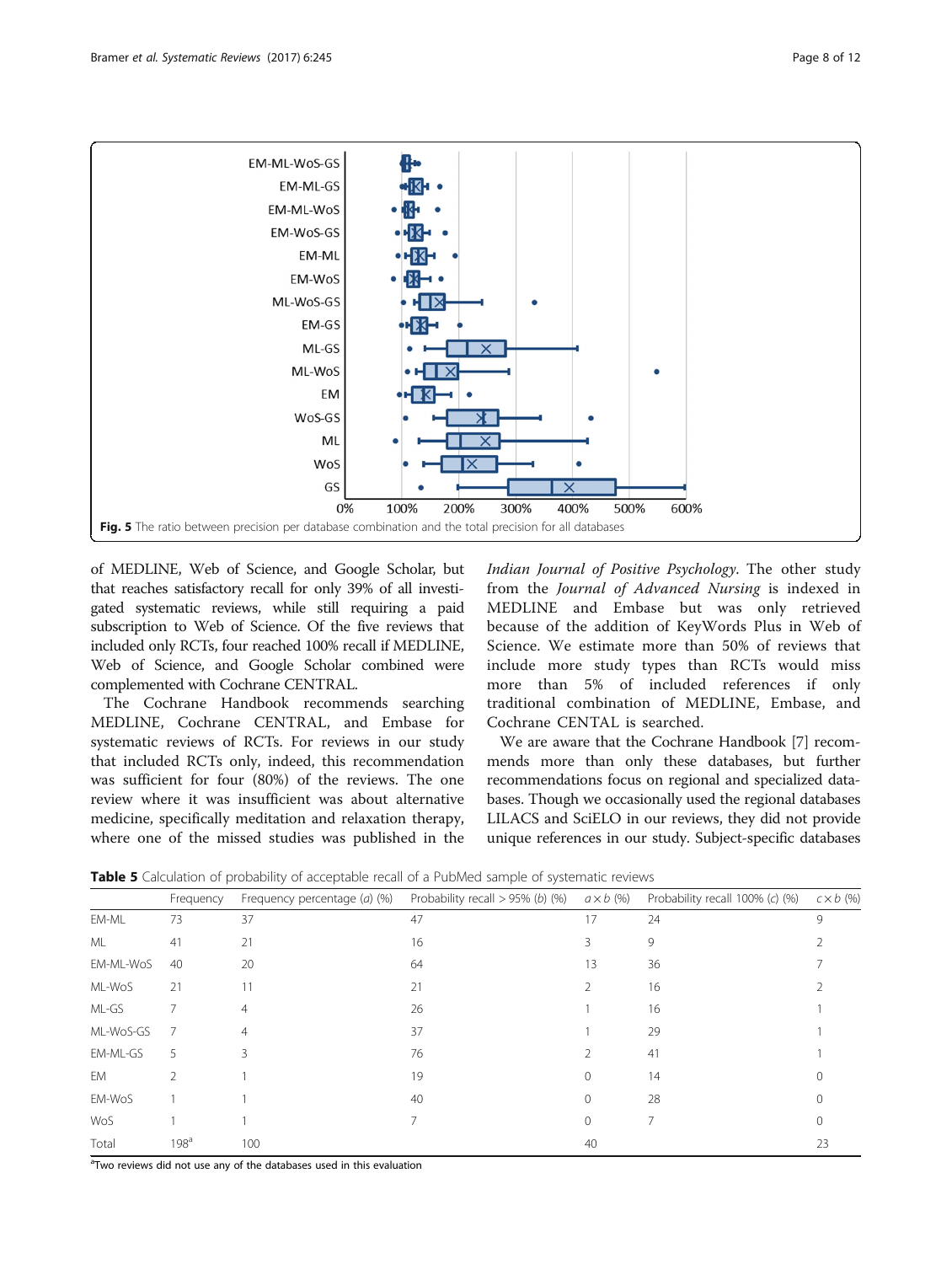like PsycINFO only added unique references to a small percentage of systematic reviews when they had been used for the search. The third key database we identified in this research, Web of Science, is only mentioned as a citation index in the Cochrane Handbook, not as a bibliographic database. To our surprise, Cochrane CENTRAL did not identify any unique included studies that had not been retrieved by the other databases, not even for the five reviews focusing entirely on RCTs. If Erasmus MC authors had conducted more reviews that included only RCTs, Cochrane CENTRAL might have added more unique references.

MEDLINE did find unique references that had not been found in Embase, although our searches in Embase included all MEDLINE records. It is likely caused by difference in thesaurus terms that were added, but further analysis would be required to determine reasons for not finding the MEDLINE records in Embase. Although Embase covers MEDLINE, it apparently does not index every article from MEDLINE. Thirty-seven references were found in MEDLINE (Ovid) but were not available in [Embase.com](http://embase.com). These are mostly unique PubMed references, which are not assigned MeSH terms, and are often freely available via PubMed Central.

Google Scholar adds relevant articles not found in the other databases, possibly because it indexes the full text of all articles. It therefore finds articles in which the topic of research is not mentioned in title, abstract, or thesaurus terms, but where the concepts are only discussed in the full text. Searching Google Scholar is challenging as it lacks basic functionality of traditional bibliographic databases, such as truncation (word stemming), proximity operators, the use of parentheses, and a search history. Additionally, search strategies are limited to a maximum of 256 characters, which means that creating a thorough search strategy can be laborious.

Whether Embase and Web of Science can be replaced by Scopus remains uncertain. We have not yet gathered enough data to be able to make a full comparison between Embase and Scopus. In 23 reviews included in this research, Scopus was searched. In 12 reviews (52%), Scopus retrieved 100% of all included references retrieved by Embase or Web of Science. In the other 48%, the recall by Scopus was suboptimal, in one occasion as low as 38%.

Of all reviews in which we searched CINAHL and PsycINFO, respectively, for 6 and 9% of the reviews, unique references were found. For CINAHL and PsycINFO, in one case each, unique relevant references were found. In both these reviews, the topic was highly related to the topic of the database. Although we did not use these special topic databases in all of our reviews, given the low number of reviews where these databases added relevant references, and observing the special

topics of those reviews, we suggest that these subject databases will only add value if the topic is related to the topic of the database.

Many articles written on this topic have calculated overall recall of several reviews, instead of the effects on all individual reviews. Researchers planning a systematic review generally perform one review, and they need to estimate the probability that they may miss relevant articles in their search. When looking at the overall recall, the combination of Embase and MEDLINE and either Google Scholar or Web of Science could be regarded sufficient with 96% recall. This number however is not an answer to the question of a researcher performing a systematic review, regarding which databases should be searched. A researcher wants to be able to estimate the chances that his or her current project will miss a relevant reference. However, when looking at individual reviews, the probability of missing more than 5% of included references found through database searching is 33% when Google Scholar is used together with Embase and MEDLINE and 30% for the Web of Science, Embase, and MEDLINE combination. What is considered acceptable recall for systematic review searches is open for debate and can differ between individuals and groups. Some reviewers might accept a potential loss of 5% of relevant references; others would want to pursue 100% recall, no matter what cost. Using the results in this research, review teams can decide, based on their idea of acceptable recall and the desired probability which databases to include in their searches.

# Strengths and limitations

We did not investigate whether the loss of certain references had resulted in changes to the conclusion of the reviews. Of course, the loss of a minor non-randomized included study that follows the systematic review's conclusions would not be as problematic as losing a major included randomized controlled trial with contradictory results. However, the wide range of scope, topic, and criteria between systematic reviews and their related review types make it very hard to answer this question.

We found that two databases previously not recommended as essential for systematic review searching, Web of Science and Google Scholar, were key to improving recall in the reviews we investigated. Because this is a novel finding, we cannot conclude whether it is due to our dataset or to a generalizable principle. It is likely that topical differences in systematic reviews may impact whether databases such as Web of Science and Google Scholar add value to the review. One explanation for our finding may be that if the research question is very specific, the topic of research might not always be mentioned in the title and/or abstract. In that case, Google Scholar might add value by searching the full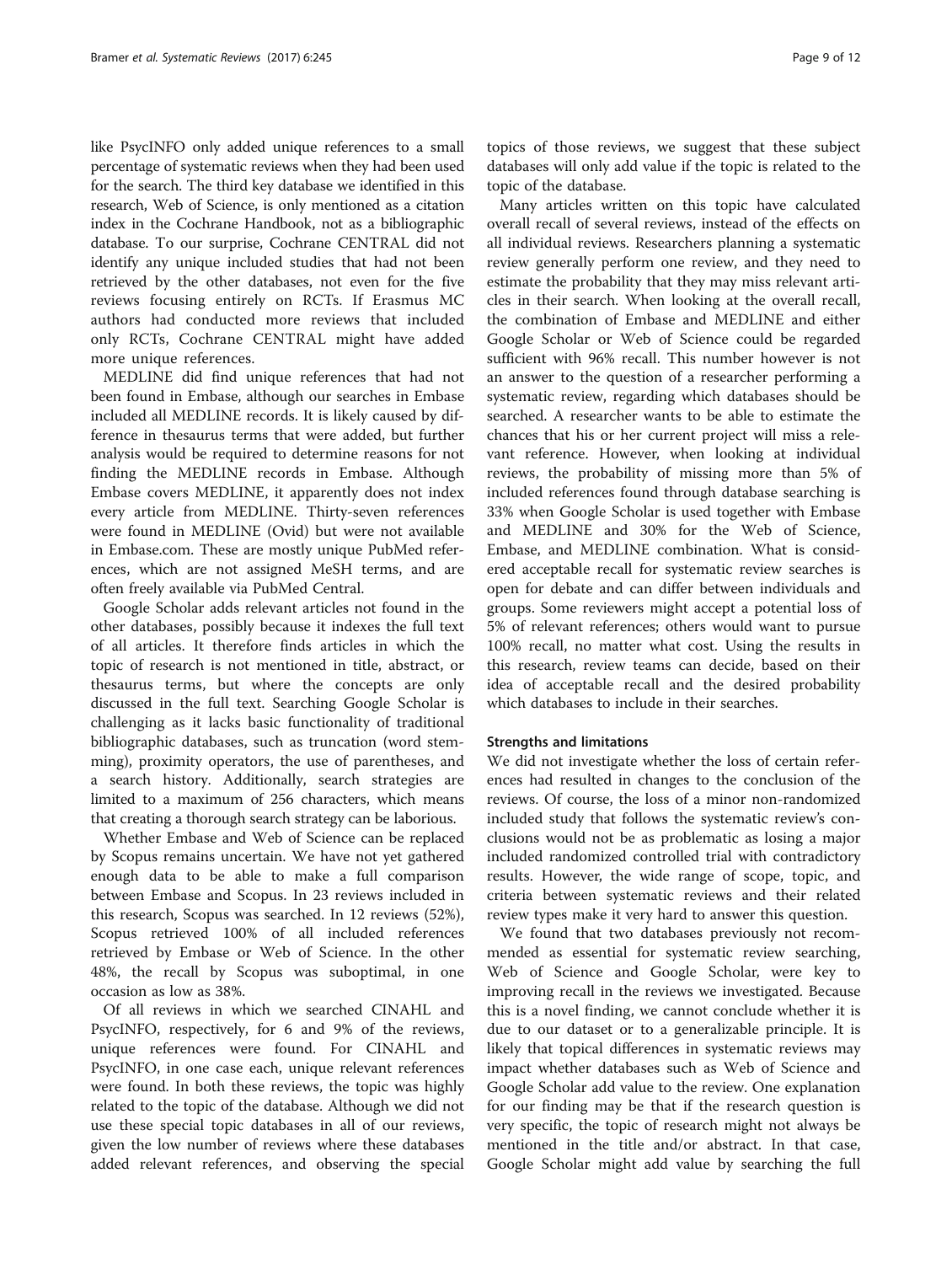text of articles. If the research question is more interdisciplinary, a broader science database such as Web of Science is likely to add value. The topics of the reviews studied here may simply have fallen into those categories, though the diversity of the included reviews may point to a more universal applicability.

Although we searched PubMed as supplied by publisher separately from MEDLINE in Ovid, we combined the included references of these databases into one measurement in our analysis. Until 2016, the most complete MEDLINE selection in Ovid still lacked the electronic publications that were already available in PubMed. These could be retrieved by searching PubMed with the subset as supplied by publisher. Since the introduction of the more complete MEDLINE collection Epub Ahead of Print, In-Process & Other Non-Indexed Citations, and Ovid MEDLINE®, the need to separately search PubMed as supplied by publisher has disappeared. According to our data, PubMed's "as supplied by publisher" subset retrieved 12 unique included references, and it was the most important addition in terms of relevant references to the four major databases. It is therefore important to search MEDLINE including the "Epub Ahead of Print, In-Process, and Other Non-Indexed Citations" references.

These results may not be generalizable to other studies for other reasons. The skills and experience of the searcher are one of the most important aspects in the effectiveness of systematic review search strategies [\[23](#page-11-0)–[25](#page-11-0)]. The searcher in the case of all 58 systematic reviews is an experienced biomedical information specialist. Though we suspect that searchers who are not information specialists or librarians would have a higher possibility of less wellconstructed searches and searches with lower recall, even highly trained searchers differ in their approaches to searching. For this study, we searched to achieve as high a recall as possible, though our search strategies, like any other search strategy, still missed some relevant references because relevant terms had not been used in the search. We are not implying that a combined search of the four recommended databases will never result in relevant references being missed, rather that failure to search any one of these four databases will likely lead to relevant references being missed. Our experience in this study shows that additional efforts, such as hand searching, reference checking, and contacting key players, should be made to retrieve extra possible includes.

Based on our calculations made by looking at random systematic reviews in PubMed, we estimate that 60% of these reviews are likely to have missed more than 5% of relevant references only because of the combinations of databases that were used. That is with the generous assumption that the searches in those databases had been designed sensitively enough. Even when taking into account that many searchers consider the use of Scopus as a replacement of Embase, plus taking into account the large overlap of Scopus and Web of Science, this estimate remains similar. Also, while the Scopus and Web of Science assumptions we made might be true for coverage, they are likely very different when looking at recall, as Scopus does not allow the use of the full features of a thesaurus. We see that reviewers rarely use Web of Science and especially Google Scholar in their searches, though they retrieve a great deal of unique references in our reviews. Systematic review searchers should consider using these databases if they are available to them, and if their institution lacks availability, they should ask other institutes to cooperate on their systematic review searches.

The major strength of our paper is that it is the first large-scale study we know of to assess database performance for systematic reviews using prospectively collected data. Prior research on database importance for systematic reviews has looked primarily at whether included references could have theoretically been found in a certain database, but most have been unable to ascertain whether the researchers actually found the articles in those databases [[10, 12, 16](#page-10-0), [17](#page-10-0), [26](#page-11-0)]. Whether a reference is available in a database is important, but whether the article can be found in a precise search with reasonable recall is not only impacted by the database's coverage. Our experience has shown us that it is also impacted by the ability of the searcher, the accuracy of indexing of the database, and the complexity of terminology in a particular field. Because these studies based on retrospective analysis of database coverage do not account for the searchers' abilities, the actual findings from the searches performed, and the indexing for particular articles, their conclusions lack immediate translatability into practice. This research goes beyond retrospectively assessed coverage to investigate real search performance in databases. Many of the articles reporting on previous research concluded that one database was able to retrieve most included references. Halladay et al. [[10\]](#page-10-0) and van Enst et al. [[16\]](#page-10-0) concluded that databases other than MEDLINE/PubMed did not change the outcomes of the review, while Rice et al. [[17\]](#page-10-0) found the added value of other databases only for newer, non-indexed references. In addition, Michaleff et al. [\[26\]](#page-11-0) found that Cochrane CEN-TRAL included 95% of all RCTs included in the reviews investigated. Our conclusion that Web of Science and Google Scholar are needed for completeness has not been shared by previous research. Most of the previous studies did not include these two databases in their research.

# Conclusions

We recommend that, regardless of their topic, searches for biomedical systematic reviews should combine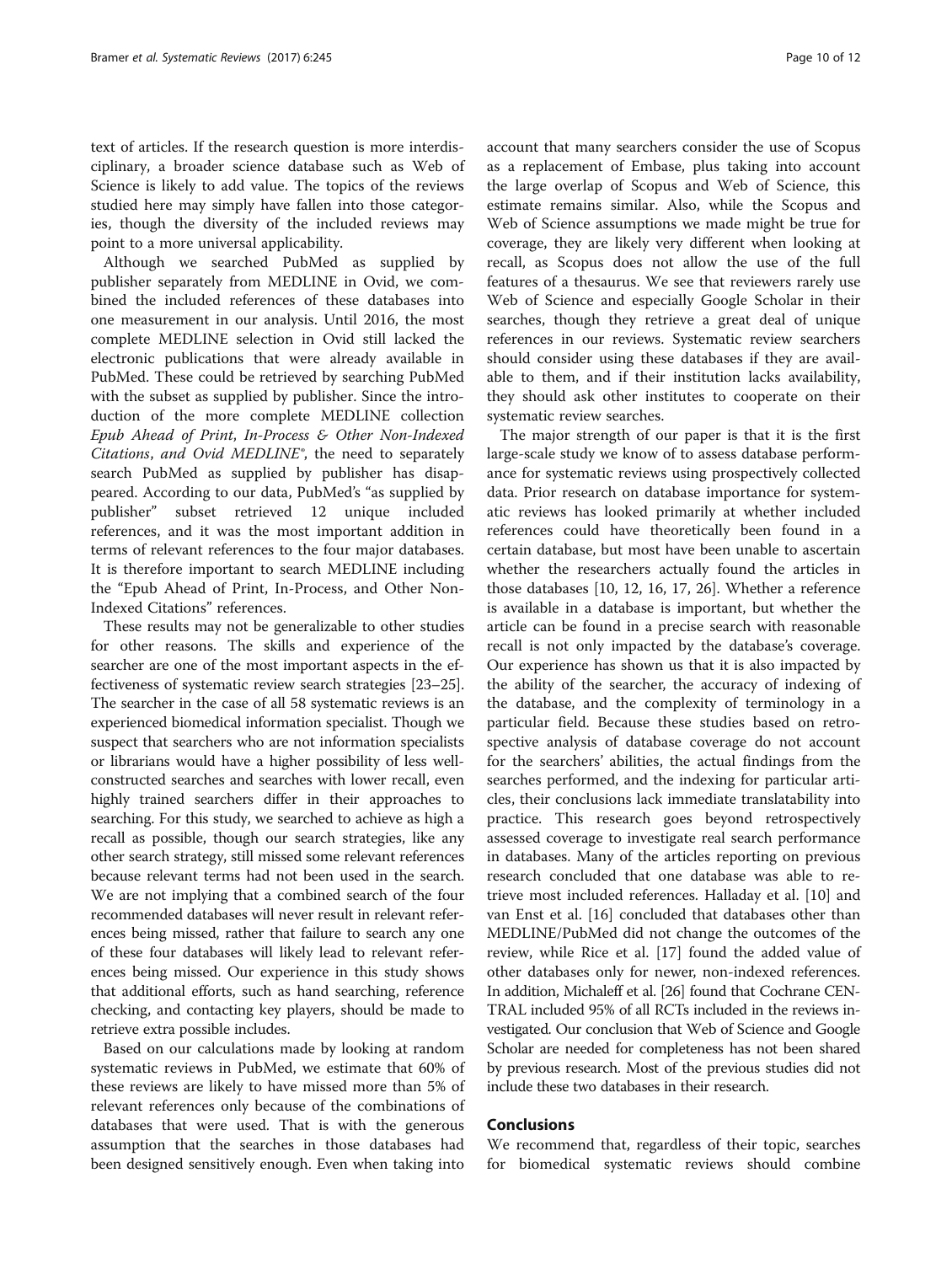<span id="page-10-0"></span>Embase, MEDLINE (including electronic publications ahead of print), Web of Science (Core Collection), and Google Scholar (the 200 first relevant references) at minimum. Special topics databases such as CINAHL and PsycINFO should be added if the topic of the review directly touches the primary focus of a specialized subject database, like CINAHL for focus on nursing and allied health or PsycINFO for behavioral sciences and mental health. For reviews where RCTs are the desired study design, Cochrane CENTRAL may be similarly useful. Ignoring one or more of the databases that we identified as the four key databases will result in more precise searches with a lower number of results, but the researchers should decide whether that is worth the >increased probability of losing relevant references. This study also highlights once more that searching databases alone is, nevertheless, not enough to retrieve all relevant references.

Future research should continue to investigate recall of actual searches beyond coverage of databases and should consider focusing on the most optimal database combinations, not on single databases.

## Additional files

[Additional file 1:](dx.doi.org/10.1186/s13643-017-0644-y) Reviews included in the research. References to the systematic reviews published by Erasmus MC authors that were included in the research. (DOCX 19 kb)

#### Acknowledgements

Not applicable

#### Funding

Melissa Rethlefsen receives funding in part from the National Center for Advancing Translational Sciences of the National Institutes of Health under Award Number UL1TR001067. The content is solely the responsibility of the authors and does not necessarily represent the official views of the National Institutes of Health.

#### Availability of data and materials

The datasets generated and/or analyzed during the current study are available from the corresponding author on a reasonable request.

#### Authors' contributions

WB, JK, and OF designed the study. WB designed the searches used in this study and gathered the data. WB and ML analyzed the data. WB drafted the first manuscript, which was revised critically by the other authors. All authors have approved the final manuscript.

#### Ethics approval and consent to participate

Not applicable

# Consent for publication

Not applicable

#### Competing interests

WB has received travel allowance from Embase for giving a presentation at a conference. The other authors declare no competing interests.

#### Publisher's Note

Springer Nature remains neutral with regard to jurisdictional claims in published maps and institutional affiliations.

#### Author details

<sup>1</sup>Medical Library, Erasmus MC, Erasmus University Medical Centre Rotterdam, 3000 CS Rotterdam, the Netherlands. <sup>2</sup>Spencer S. Eccles Health Sciences Library, University of Utah, Salt Lake City, Utah, USA. <sup>3</sup>Kleijnen Systematic Reviews Ltd., York, UK. <sup>4</sup>School for Public Health and Primary Care (CAPHRI), Maastricht University, Maastricht, the Netherlands. <sup>5</sup>Department of Epidemiology, Erasmus MC, Erasmus University Medical Centre Rotterdam, Rotterdam, the Netherlands.

#### Received: 21 August 2017 Accepted: 24 November 2017 Published online: 06 December 2017

#### References

- 1. Levay P, Raynor M, Tuvey D. The contributions of MEDLINE, other bibliographic databases and various search techniques to NICE public health guidance. Evid Based Libr Inf Pract. 2015;10:50–68.
- 2. Stevinson C, Lawlor DA. Searching multiple databases for systematic reviews: added value or diminishing returns? Complement Ther Med. 2004; 12:228–32.
- 3. Lawrence DW. What is lost when searching only one literature database for articles relevant to injury prevention and safety promotion? Inj Prev. 2008; 14:401–4.
- 4. Lemeshow AR, Blum RE, Berlin JA, Stoto MA, Colditz GA. Searching one or two databases was insufficient for meta-analysis of observational studies. J Clin Epidemiol. 2005;58:867–73.
- 5. Zheng MH, Zhang X, Ye Q, Chen YP. Searching additional databases except PubMed are necessary for a systematic review. Stroke. 2008;39: e139. author reply e140
- 6. Beyer FR, Wright K. Can we prioritise which databases to search? A case study using a systematic review of frozen shoulder management. Health Inf Libr J. 2013;30:49–58.
- 7. Higgins JPT, Green S. Cochrane handbook for systematic reviews of interventions: The Cochrane Collaboration, London, United Kingdom. 2011.
- 8. Wright K, Golder S, Lewis-Light K. What value is the CINAHL database when searching for systematic reviews of qualitative studies? Syst Rev. 2015;4:104.
- 9. Wilkins T, Gillies RA, Davies K. EMBASE versus MEDLINE for family medicine searches: can MEDLINE searches find the forest or a tree? Can Fam Physician. 2005;51:848–9.
- 10. Halladay CW, Trikalinos TA, Schmid IT, Schmid CH, Dahabreh IJ. Using data sources beyond PubMed has a modest impact on the results of systematic reviews of therapeutic interventions. J Clin Epidemiol. 2015;68:1076–84.
- 11. Ahmadi M, Ershad-Sarabi R, Jamshidiorak R, Bahaodini K. Comparison of bibliographic databases in retrieving information on telemedicine. J Kerman Univ Med Sci. 2014;21:343–54.
- 12. Lorenzetti DL, Topfer L-A, Dennett L, Clement F. Value of databases other than MEDLINE for rapid health technology assessments. Int J Technol Assess Health Care. 2014;30:173–8.
- 13. Beckles Z, Glover S, Ashe J, Stockton S, Boynton J, Lai R, Alderson P. Searching CINAHL did not add value to clinical questions posed in NICE guidelines. J Clin Epidemiol. 2013;66:1051–7.
- 14. Hartling L, Featherstone R, Nuspl M, Shave K, Dryden DM, Vandermeer B. The contribution of databases to the results of systematic reviews: a crosssectional study. BMC Med Res Methodol. 2016;16:1–13.
- 15. Aagaard T, Lund H, Juhl C. Optimizing literature search in systematic reviews—are MEDLINE, EMBASE and CENTRAL enough for identifying effect studies within the area of musculoskeletal disorders? BMC Med Res Methodol. 2016;16:161.
- 16. van Enst WA, Scholten RJ, Whiting P, Zwinderman AH, Hooft L. Metaepidemiologic analysis indicates that MEDLINE searches are sufficient for diagnostic test accuracy systematic reviews. J Clin Epidemiol. 2014;67:1192–9.
- 17. Rice DB, Kloda LA, Levis B, Qi B, Kingsland E, Thombs BD. Are MEDLINE searches sufficient for systematic reviews and meta-analyses of the diagnostic accuracy of depression screening tools? A review of metaanalyses. J Psychosom Res. 2016;87:7–13.
- 18. Bramer WM, Giustini D, Kramer BM, Anderson PF. The comparative recall of Google Scholar versus PubMed in identical searches for biomedical systematic reviews: a review of searches used in systematic reviews. Syst Rev. 2013;2:115.
- 19. Bramer WM, Giustini D, Kramer BMR. Comparing the coverage, recall, and precision of searches for 120 systematic reviews in Embase, MEDLINE, and Google Scholar: a prospective study. Syst Rev. 2016;5:39.